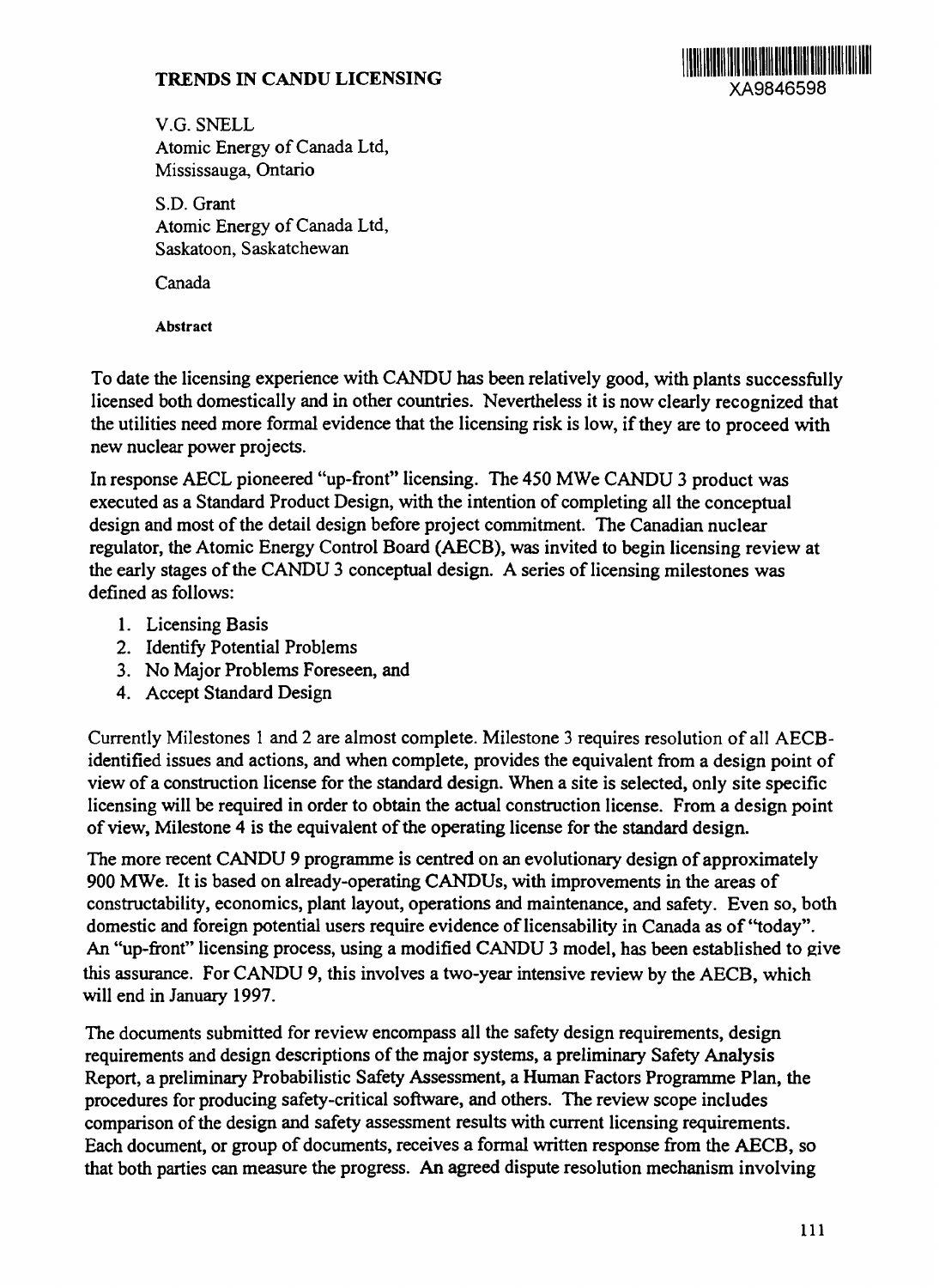senior managers and Executives of both AECL and the AECB kicks in when there is disagreement on major items. The review will be complete once there is a finding that there are "no fundamental barriers" to Iicensability in Canada. This is sufficient to allow foreign regulators to proceed with detailed licensing with confidence, and therefore assures utilities in Canada or overseas that they can proceed with a project with minimal licensing risk.

### **1. Introduction**

Modern utilities view nuclear power more and more as a commodity—it must compete "today" with current alternatives to attract their investment. With its long construction times and large capital investment, nuclear plants are vulnerable to delays once they have been committed. Delays can come from a number of sources - labour strikes, technical "surprises", poor project management, intervention by special-interest groups, and regulatory licensing. For nuclear power to succeed in this era of cheap fossil fuels, each of these sources of risk must be countered. Reduction of licensing risk for CANDU is the subject of this paper.

There are two related issues. Where the purchaser and the regulator are experienced in CANDU, the thrust is a very practical one: to identify and resolve major licensing risks at a very early stage in the project. Thus for a Canadian project, the designer (AECL) and the prospective purchaser would deal directly with the AECB. However CANDU has also been successfully licensed in other countries, including Korea, Romania, Argentina, India and Pakistan. Each of these countries has its own regulatory agency responsible for licensing the plant. In addition, however, the foreign customer and regulator may seek input from the AECB, up to and including a statement of licensability in Canada; this is not normally needed for a "repeat" plant and/or if the customer is experienced in CANDU, but can be requested if the plant configuration has been modified significantly from an already-operating CANDU. It is thus the responsibility of the designer to initiate early discussions with the AECB so the foreign CANDU meets the expectations of its customers.

### **2. Canadian Licensing Process**

The licensing process followed for many years in Canada<sup>1</sup> has three formal steps, similar to those in other countries. First comes Site Acceptance, initiated by a formal Letter of Intent to the AECB. From the regulatory viewpoint, Site Acceptance confirms the suitability of the site for a nuclear power plant, whose conceptual design is presented at this point. More recently, an environmental assessment is required as part of Site Acceptance to ensure public knowledge of the proposal and to confirm that the environmental effects are acceptable. The next step is Construction Approval, supported by a preliminary design and safety analysis. Key documents reviewed at this stage include all the design requirements documents (for example, Safety Design Guides) and the Preliminary Safety Report. The third step is granting of an Operating Licence, supported by the detailed design documentation, a Final Safety Report, a commissioning programme, operating policies and principles, emergency plans, authorization of operators, etc.

The Canadian licensing philosophy places the fundamental responsibility for safety on the plant owner, with the AECB acting in an audit role. The AECB sets overall safety objectives which the design must satisfy, but to a large extent leaves the means to satisfy these objectives up to the designer. It does of course exercise independent and informed judgement as to whether the design will meet the overall safety objectives with reasonable confidence. This approach has two benefits: it encourages innovation, and avoids the potential conflict of the regulator sitting in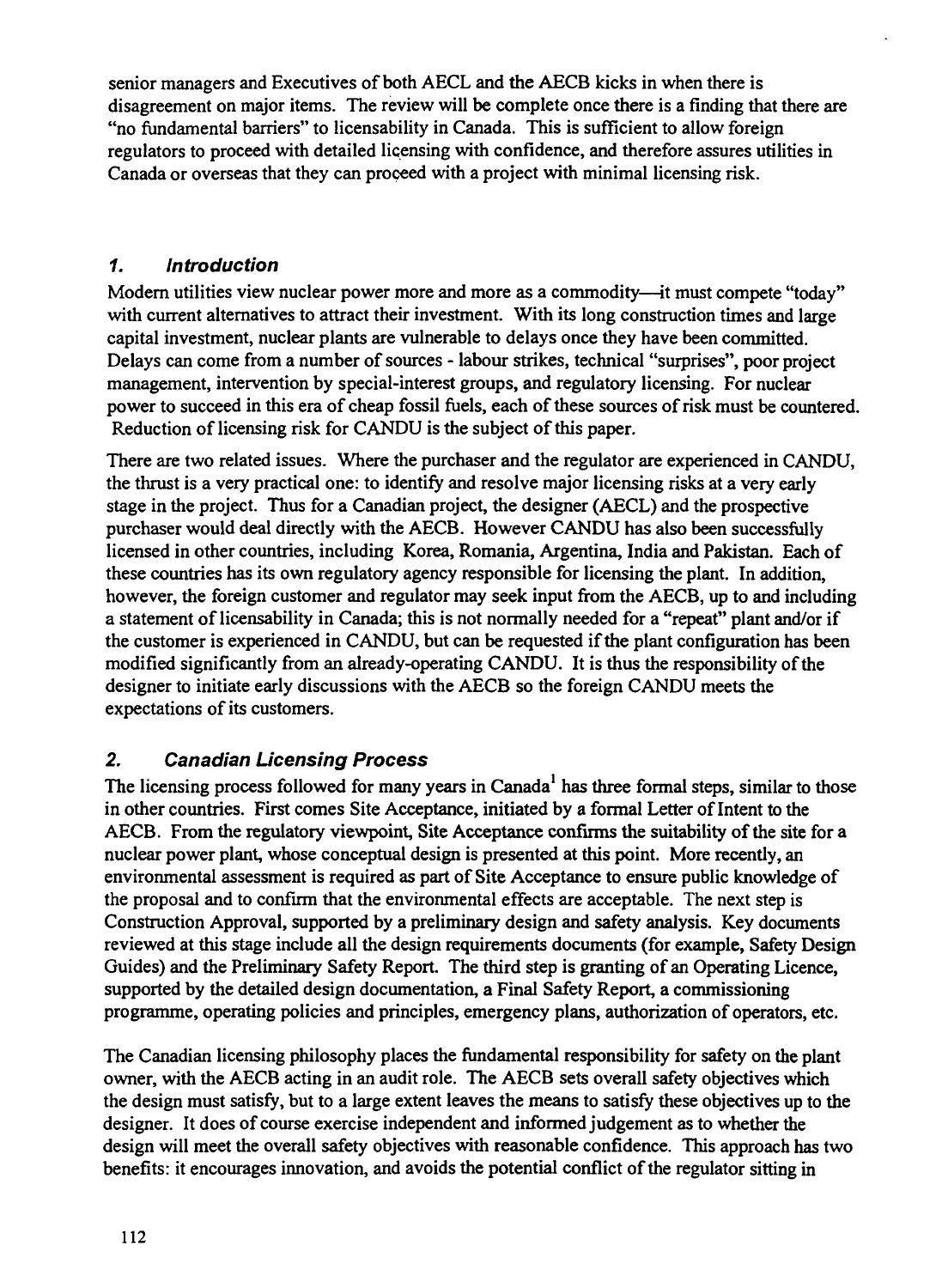judgement on its own design rules. On the other hand, there is a potential for licensing delays and/or added costs if there is a misunderstanding of what the requirements mean, or what constitutes an adequate method of meeting them. However past U.S. experience has shown that highly prescriptive regulatory design requirements do not obviate this problem, especially when the requirements are subject to rapid change and escalation.

To address this uncertainty, a better process was sought that would give more assurance to owners of a smoother licensing process, and to regulators that requirements would be welldefined up-front so that the potential for misunderstanding is reduced. These concepts, although initiated on a proposed second unit at the Lepreau site in New Brunswick, came to fruition with the CANDU 3 Standard Product Design programme, described in the next section.

# 3. CANDU 3 Experience

CANDU 3 is a small (450 MWe) evolutionary single-unit plant aimed at utilities with small electrical grids and "first-time" nuclear buyers. It is a Standard Product Design. The goal was to do all the conceptual and most of the detailed design, and obtain assurance of licensability, before a site-specific project was committed. This will give an assurance of low risk to potential customers.

Reduction of licensing risk was addressed from the beginning. AECL formally asked the AECB to engage in pre-licensing of the CANDU 3 Standard Product Design<sup>23</sup>, and submitted documents describing the design to date and how we thought the licensing process could proceed.

## *Milestones*

AECL and the AECB agreed that pre-licensing of the CANDU 3 design would use a process of four Milestones, listed in Table 1 and described as follows.

# 1. Licensing Basis

This first Milestone defined the basis for the licensing requirements, and required the submittal of fourteen documents:

- a Licensing Basis Document (LBD), the top level document which identifies, among other things, the codes, standards and regulatory documents which will govern;
- twelve Safety Design Guides (SDGs), covering a number of topics such as tomadoes, fire, earthquakes, etc. which designers use to ensure proper and systematic application of safety in design;
- a systematic review of the plant design to identify all possible initiating failures, as required by AECB document C-6<sup>4</sup> which defines how safety analysis shall be performed.

Achieving Milestone 1 requires approval of all documents by the AECB, and is conditional on a number of future activities:

- AECB acceptance of Safety Analysis Basis (SAB) documents, which describe the assumptions and methods to be used in safety analysis, and
- consideration or incorporation of any new and significant findings from safety-related Research and Development (R&D), safety analysis or experience from operating plants.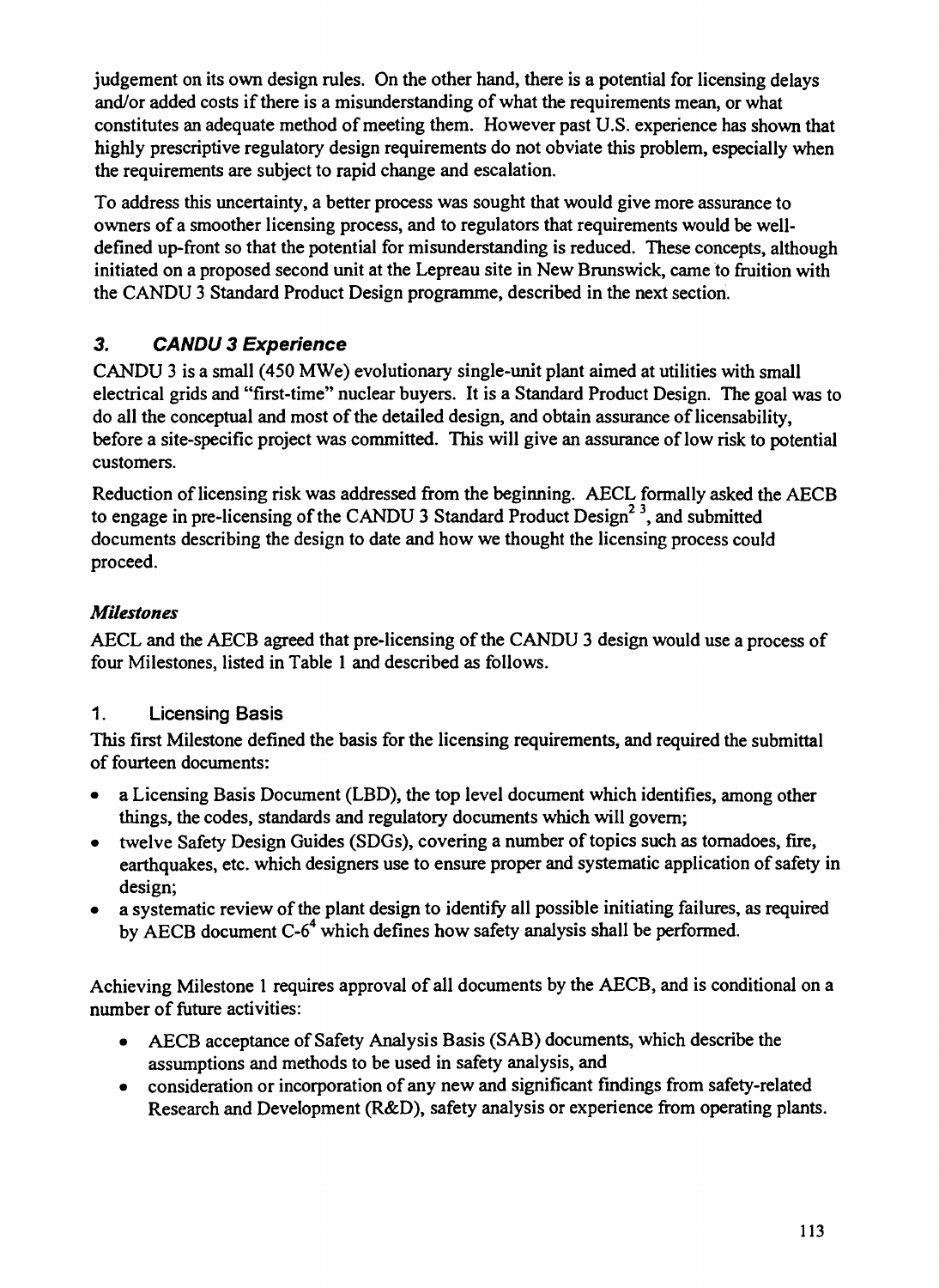The SABs are formally required for Milestone 2, but the AECB has tied Milestones 1 and 2 together through acceptance of the SABs

## 2. Identify Potential Problems

This milestone is essentially achieved by AECB Staff review of the design, as described in a Technical Description. Most of the CANDU 3 design is a straight-forward evolution from CANDU 6s operating throughout the world. AECB review concentrated on new design features which represent simplification over operating CANDUs, in particular:

- process and safety systems grouping philosophy
- unidirectional core flow and single-ended refueling
- steel-lined containment without dousing
- distributed control system, and
- computerized safety systems.

When AECB Staff are satisfied they have identified all significant design and safety issues, Milestone 2 is achieved. The safety issues are reviewed through a compliance document, prepared by AECL, which describes the methods used to show compliance with three key safety regulatory documents R-7<sup>5</sup>, R-8<sup>6</sup>, R-9<sup>7</sup> and the SABs.

## 3. No Major Problems Foreseen

During the process of achieving Milestones 1 and 2, AECB staff opened actions against the CANDU 3 project to provide more design information or safety analysis. When these actions have been addressed to the satisfaction of the AECB, by more information, or if necessary, by design changes, Milestone 3 is achieved.

There is still discussion on the amount of safety analysis required. AECL expected that a "conceptual" report of analysis, covering the traditional cases which have affected CANDU design, will suffice. AECB staff have indicated that if the analysis is sufficient, achieving Milestone 3 will also represent the equivalence of a construction license for the design. When a site is selected for a CANDU 3, only site specific licensing would be required in order to obtain the actual construction license.

### 4. Accept Standard Design

AECB staff need to do a thorough review of the detailed design and safety analysis in order to achieve Milestone 4. Milestone 4 is the equivalent of the operating license for the standard design. All actual operating requirements, such as operator training, would have to be reviewed and approved by AECB staff for a real plant.

### *Progress to Date*

Currently Milestones 1 and 2 are almost complete. All documents, except for a number of SABs, have been submitted and reviewed. Almost all of the documents for Milestone 1 have been approved.

The conceptual reports, for accident analysis and probabilistic analysis, have been submitted for Milestone 3. AECB staff review resulted in a number of actions against the CANDU 3 project. AECL has closed a few of these actions but most remain open currently.

For Milestone 4, AECL has produced much of the detailed design description necessary for AECB review, but has not submitted this material yet. AECL's priority was on the first three milestones.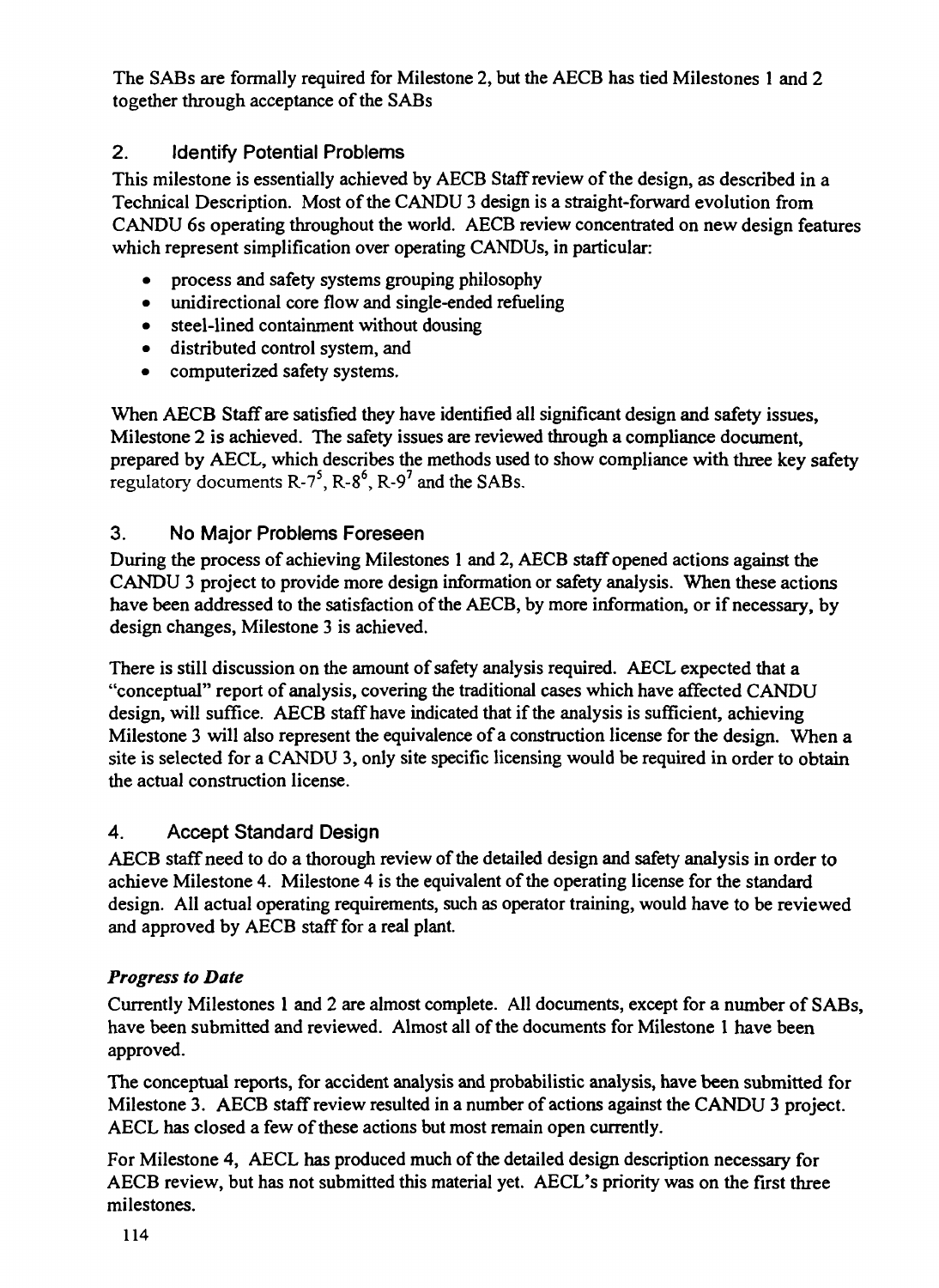#### *Successes and Lessons Learned*

The process worked reasonably well. It allowed AECL to maintain a current and detailed understanding of AECB licensing requirements as they evolved through the 1980s and 1990s. The experience AECL gained from this process was applied directly to the Wolsong 2,3,&4 plants currently being constructed in Korea. They are being licensed in Korea to Korean and Canadian requirements as of December 1989, and used CANDU 3 work on Licensing Milestones 1 and 2.

There were, of course, technical disputes, but the whole idea of the process is to resolve these before the plant is committed and/or being built. In many cases, design changes were implemented or committed to the design to accommodate AECB concerns. Of course, making these changes during design rather than during construction is a benefit to be realized when the first CANDU 3 is built.

In general, the way up-front licensing worked in detail could only be defined by trying to do it. Much was learned on both sides. In that respect the CANDU 3 experience points the way for future up-front licensing initiatives, such as CANDU 9.

Currently, AECL is devoting much more of the design effort to CANDU 9 (see below) and to repeat CANDU 6s. The regulatory review of CANDU 3 has likewise been re-focused to CANDU 9, and AECL's current effort on CANDU 3 is directed towards schedule definition and cost reduction. However the CANDU 9 licensability review was able to start rapidly by using the lessons learned in the CANDU 3 process and by building on the issues identified and resolved on CANDU 3; without the years of work on CANDU 3, this would not have been possible. Similarly, any agreements reached with the AECB on CANDU 9 will benefit the future CANDU 3 design.

| <b>Milestones and Deliverables</b> |                                              |                                         |                                  |  |
|------------------------------------|----------------------------------------------|-----------------------------------------|----------------------------------|--|
| Milestone 1                        | Milestone 2                                  | Milestone 3                             | Milestone 4                      |  |
| <b>Licensing Basis</b>             | <b>Identify Potential</b><br><b>Problems</b> | No Major<br><b>Problems</b><br>Foreseen | <b>Accept Standard</b><br>Design |  |
| <b>Licensing Basis</b>             | Technical                                    | <b>Conceptual Safety</b>                | <b>General Safety</b>            |  |
| Document                           | <b>Description</b>                           | Report                                  | <b>Report</b>                    |  |
| 12 Safety Design                   | <b>Compliance with</b>                       | <b>Conceptual PSA</b>                   | Detailed design                  |  |
| <b>Guides</b>                      | R-7, R-8 and R-9                             | Report                                  |                                  |  |
| <b>Systematic Plant</b>            | <b>Safety Analysis</b>                       | <b>Resolve Major</b>                    |                                  |  |
| <b>Review</b>                      | <b>Bases</b>                                 | Problems                                |                                  |  |

### *TABLE 1. CANDU 3 UP-FRONT LICENSING IN CANADA*

#### *4. CANDU 9—Licensability in Country of Origin*

The more recent CANDU 9 programme is centred on an evolutionary design of approximately 900 MWe. It is based on already-operating CANDUs (Bruce-B and Darlington), with improvements in the areas of constructability, economics, plant layout, operations and maintenance, and safety. Even so, both domestic and foreign potential users require evidence of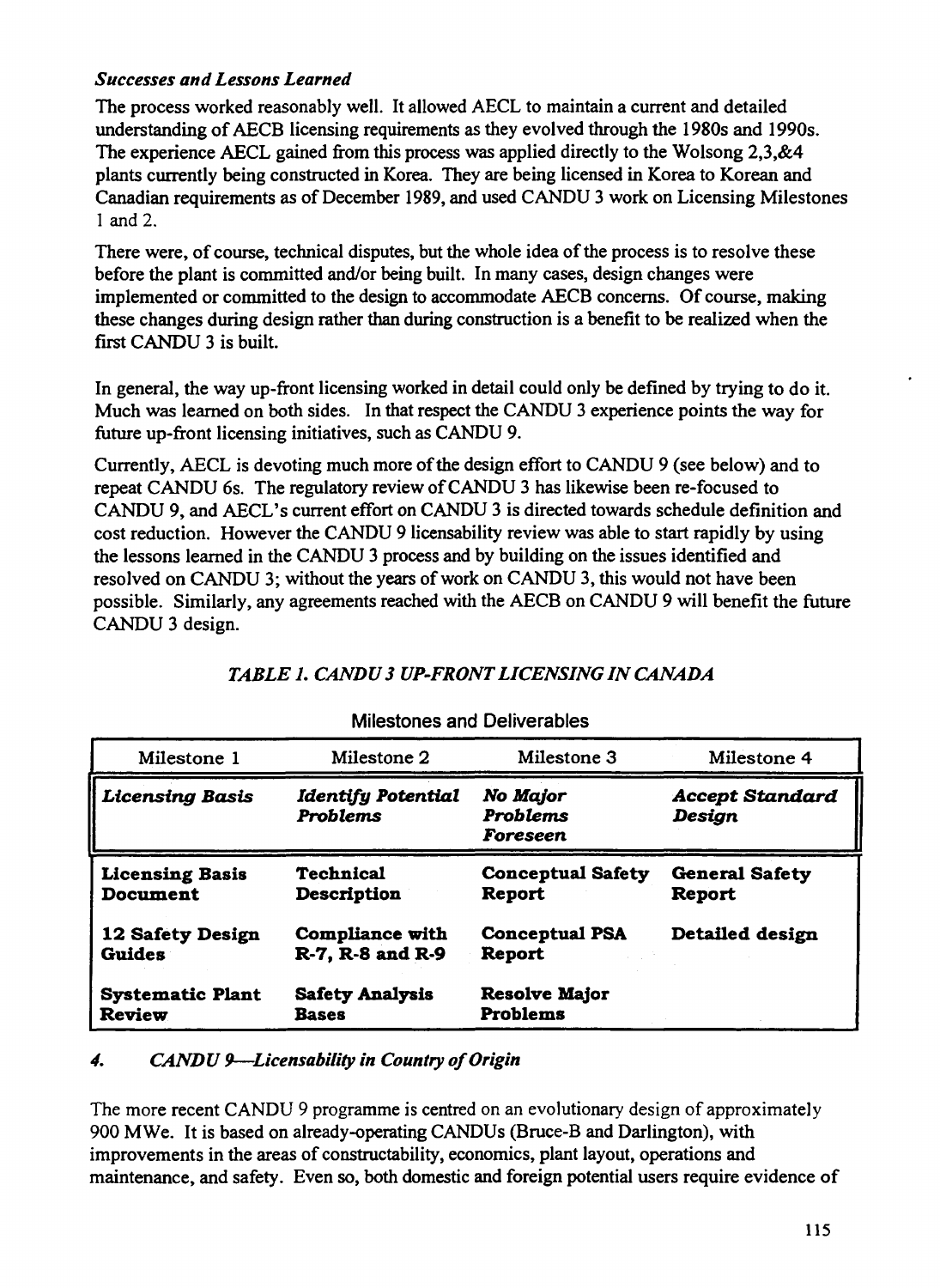licensability in Canada as of "today". An "up-front" licensing process, using an improved CANDU 3 model, has been established to give this assurance. For CANDU 9, this involves a two-year intensive review by the AECB, which will result in their first report in the summer of 1996 and the final report in January 1997. Specifically the AECB is asked for an informed opinion on the licensability of CANDU 9, as an input to the detailed licensing review by a foreign regulator.

CANDU 9 is not currently viewed as a Standard Product Design. Should a CANDU 9 be sold overseas, the foreign regulator would award a construction licence, not the AECB. Thus much of the detailed licensing would be done overseas after the commitment of the project. The CANDU 9 licensing objective is therefore to get assurance from the AECB, before a project is committed, that CANDU 9 would be licensable in Canada; and that this assurance is in sufficient detail, with sufficient work done to back it up, that a foreign regulator could proceed with confidence. The finding by the AECB should therefore be one of "no fundamental barriers" to licensability in Canada, equivalent to Milestone 3 on the CANDU 3 SPD programme.

The document submission schedule to the AECB ensures that *requirements* are submitted (and agreed) first, followed by the description of how these requirements are *implemented* in design and satisfied in safety analysis. This organization makes it possible to do the review in a two year period, since it ensures that we are not still debating requirements after the detailed design is well advanced.

A summary of the document submission schedule follows. All major documents will have been submitted by mid-1996, allowing time for AECB Staff review and their first report, and resolution of any outstanding issues before the final AECB report in January 1997.

| <b>Documents</b>                    | <b>Submission to</b><br><b>AECB</b> |
|-------------------------------------|-------------------------------------|
|                                     |                                     |
| <b>FAMILIARIZATION</b>              |                                     |
| <b>Licensing Plan</b>               | September 1994                      |
| <b>Technical Description Rev. 0</b> | February 1995                       |
| <b>REQUIREMENTS DOCUMENTS</b>       |                                     |
| <b>Licensing Basis</b>              | <b>January 1995</b>                 |
| <b>QA Programme</b>                 | <b>March 1995</b>                   |
| <b>Safety Design Guides</b>         | <b>March - May 1995</b>             |

### *TABLE 2- HIGH LEVEL DOCUMENT SUBMISSION SUMMARY*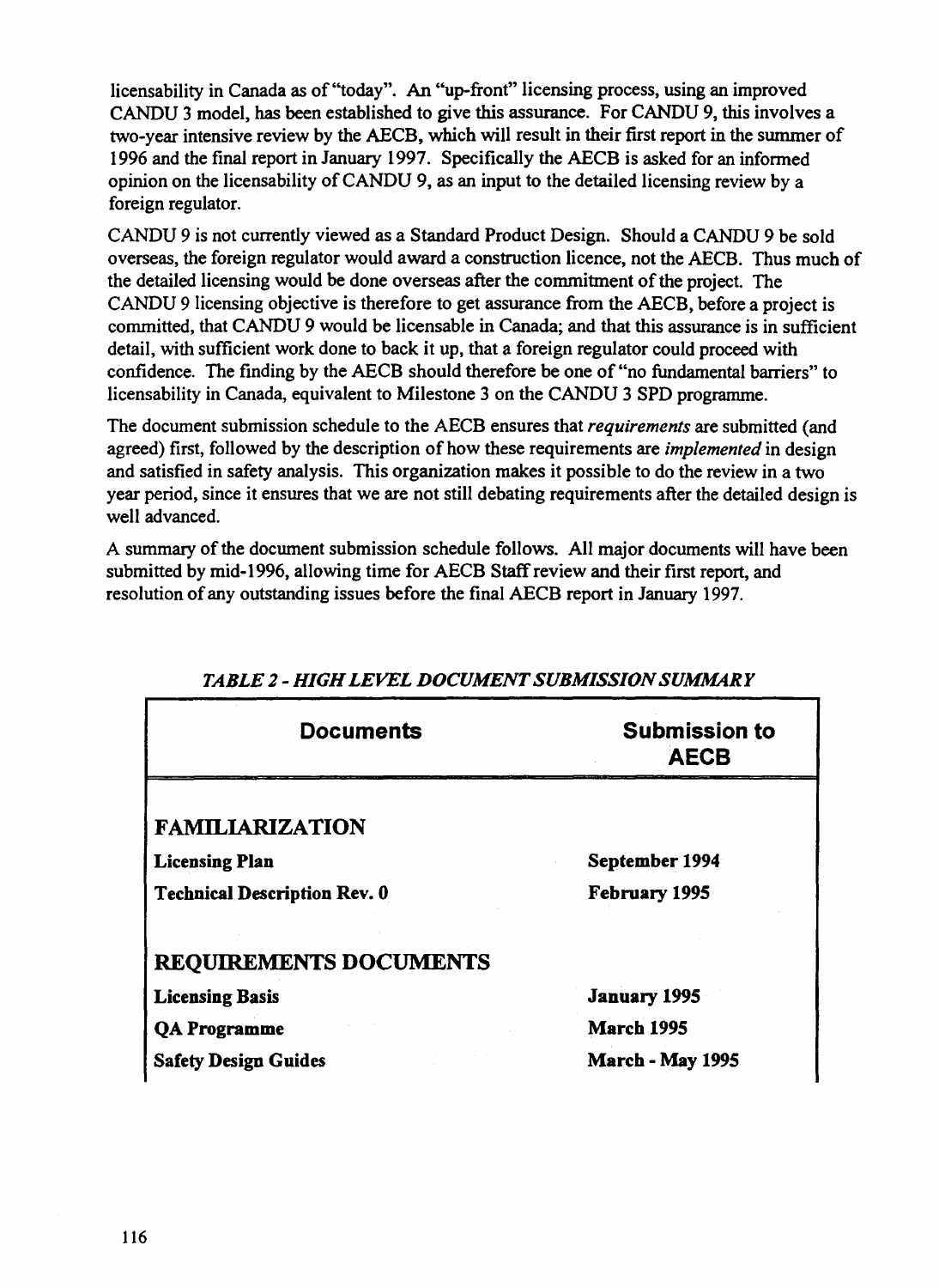| <b>Documents</b>                                                                    | <b>Submission to</b><br><b>AECB</b> |
|-------------------------------------------------------------------------------------|-------------------------------------|
| <b>Systematic Plant Review Methodology</b>                                          | April 1995                          |
| <b>Safety Critical Software Standards and</b><br>Procedures                         | May 1995 - December<br>1995         |
| <b>Compliance with Regulatory Documents</b>                                         | May 1995 - August 1995              |
| Human Factors Engineering Programme Plan                                            | <b>June 1995</b>                    |
| <b>Safety Analysis Initial Conditions and Standard</b><br><b>Assumptions</b>        | <b>August 1995</b>                  |
| <b>Probabilistic Safety Analysis Methodology</b>                                    | <b>August 1995</b>                  |
| <b>Design Requirements for Safety Related Systems</b>                               | September 1995                      |
| <b>Distributed Control System Software</b><br>Requirements                          | October 1995                        |
| <b>Disposition of Generic Licensing Issues</b>                                      | December 1995                       |
| <b>Severe Accident Programme</b>                                                    | February 1996                       |
| <b>DESIGN DOCUMENTS</b>                                                             |                                     |
| <b>Flowsheets for Safety Related Systems</b>                                        | September 1995 &<br>February 1996   |
| <b>Overpressure Protection Summary Reports for</b><br><b>Safety Related Systems</b> | September 1995 &<br>February 1996   |
| <b>Technical Description Revision</b>                                               | <b>January 1996</b>                 |
| <b>Safety Critical Software Sample Implementation</b>                               | March 1996 - September<br>1996      |
| <b>Distributed Control System Sample</b><br>Implementation                          | March 1996 - September<br>1996      |
| SAFETY ANALYSIS DOCUMENTS                                                           |                                     |
| <b>Exclusion Area Boundary</b>                                                      | September - December                |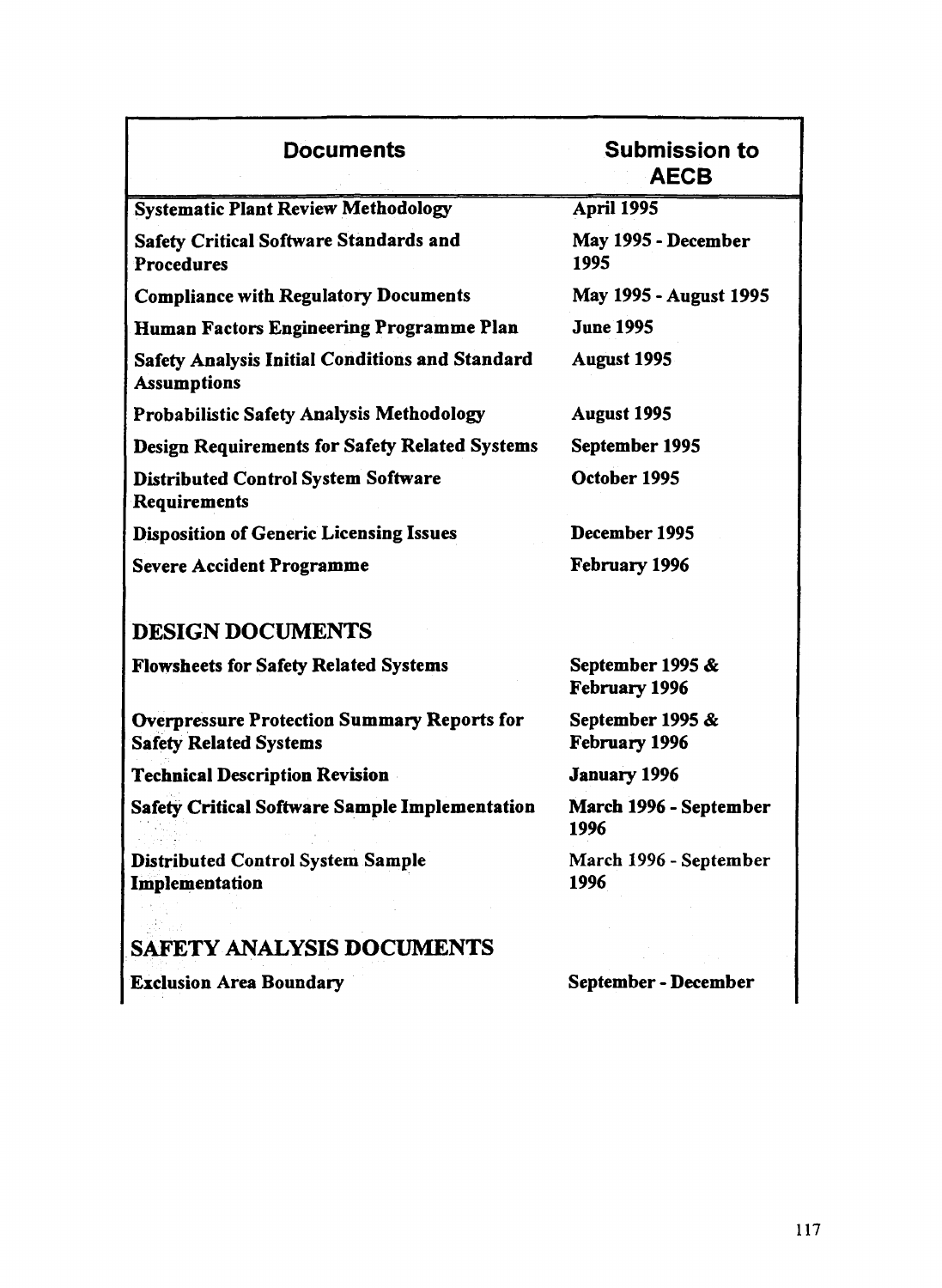| <b>Documents</b>                                 | <b>Submission to</b><br><b>AECB</b> |
|--------------------------------------------------|-------------------------------------|
|                                                  | 1995                                |
| <b>Accident Analyses</b>                         | <b>October 1995 - July 1996</b>     |
| large LOCA                                       |                                     |
| small LOCA                                       |                                     |
| <b>LOCA with loss of Emergency Core Cooling</b>  |                                     |
| <b>LOCA</b> with impaired containment            |                                     |
| small LOCA                                       |                                     |
| loss of flow                                     |                                     |
| loss of reactivity control                       |                                     |
| single channel events                            |                                     |
| steam & feedwater line breaks                    |                                     |
| <b>Probabilistic Safety Assessment (Level 1)</b> | December 1995 - July 1996           |

Some particular requirements documents warrant attention:

- The **Licensing Plan** records the deliverables to be submitted to the AECB, and the submittal schedule. When agreed to by the AECB, along with a review schedule, it acts as the road-map through the licensing process.
- The **Licensing Basis** is a high-level listing of the major licensing requirements. It calls up the appropriate regulatory documents and codes and standards, and interprets, in case of ambiguity, how the licensing requirements will be applied. It includes **both** AECB requirements **and** the requirements of the foreign regulatory body.
- The **Systematic Plant Review** lists the design basis accidents. In Canada the onus is on the designer/owner to determine and justify a complete set of design basis accidents, and assign them to frequency classes using guidance provided by the Regulatory documents. Each frequency class has an associated public dose limit. Clearly this is an area open to much debate with the regulatory agency, and must therefore be established early on.
- • **Safety Design Guides** are the interpretation in detail of the requirements of the safety and regulatory documents on the project. They are written by safety experts in AECL, and act as detailed instructions to designers in the execution of their design. They must be approved by the AECB.
- Generic Licensing Issues are those identified by the AECB which apply to more than one plant. New plants are expected to make significant progress in clearing these issues.

Currently AECL is on schedule in submission of documents. AECB reviews, while limited by the requirement to increase resources rapidly, have focused on both the plant requirements and on any features of CANDU 9 that are perceived to be different from as-built CANDUs, particularly on the conversion from the multi-unit Bruce-B/Darlington design to a single-unit.